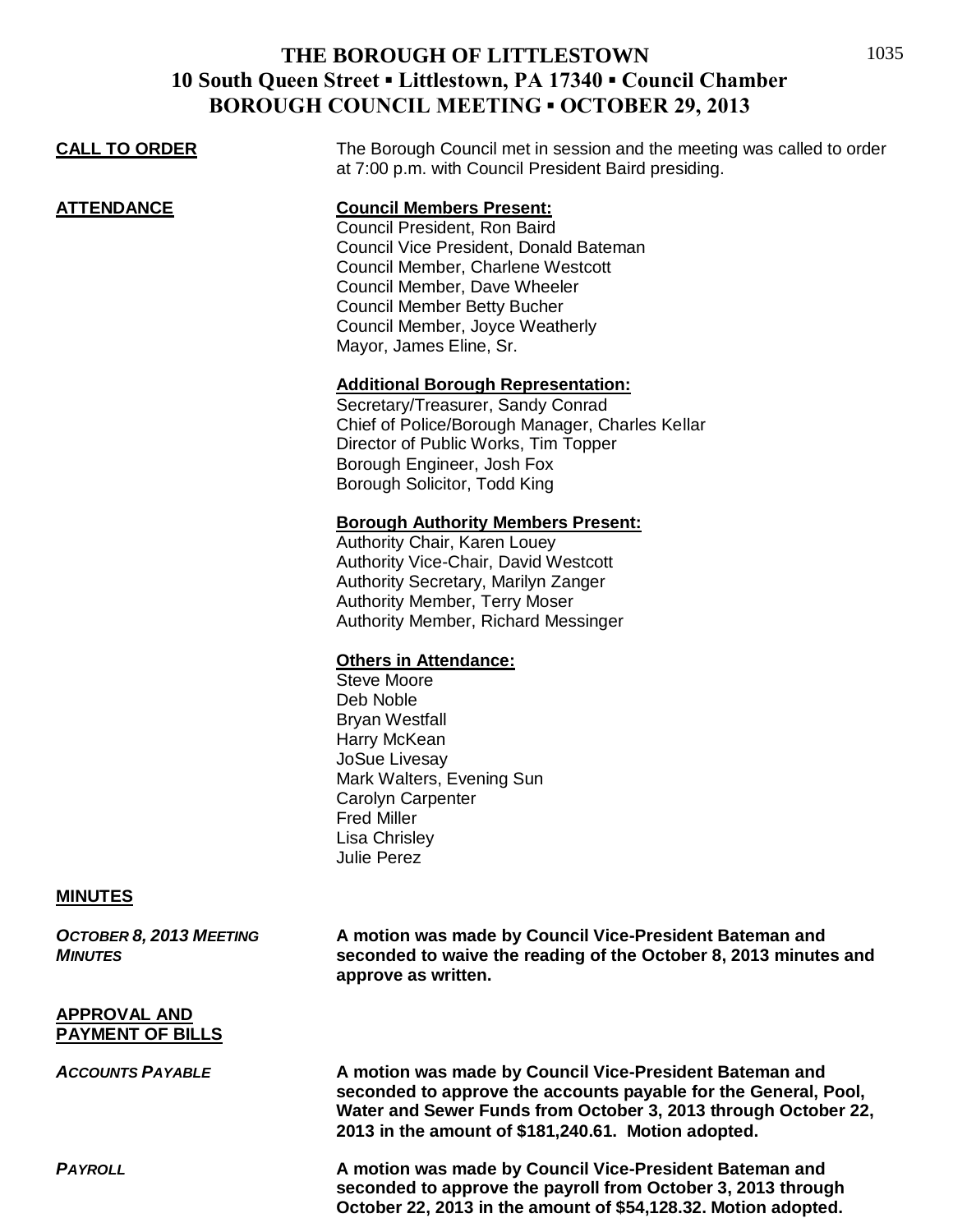| <b>REVENUE AND EXPENSE</b>                                              | No action to be taken.                                                                                                                                                                                               |
|-------------------------------------------------------------------------|----------------------------------------------------------------------------------------------------------------------------------------------------------------------------------------------------------------------|
| <b>NEW BUSINESS</b>                                                     |                                                                                                                                                                                                                      |
| <b>ROOF BIDS</b>                                                        | A motion was made by Council Vice-President Bateman and<br>seconded to reject all bids received to the Roof Replacement Project.<br>Motion adopted.                                                                  |
| <b>POLICE CONTRACT</b>                                                  | A motion was made by Council Vice-President Bateman and<br>seconded to accept and approve the Police Contract. Motion<br>adopted 5-1 with Council Member Wheeler casting the opposing vote.                          |
| <b>5K RACE</b>                                                          | A motion was made by Council Member Westcott and seconded to<br>approve the 5K Race for 2014. Motion adopted.                                                                                                        |
| <b>DUST ISSUE ON OCKER AVE</b>                                          | There was no action necessary to be taken by Council. The Borough<br>Manager will look into the dust issue and try to rectify the problem by<br>laying down mill chips on the road.                                  |
| <b>MOU WITH TANEYTOWN FOR</b><br><b>STREET SWEEPING</b>                 | A motion was made by Council Vice-President Bateman and<br>seconded to approve the Memorandum of Understanding between<br>the Borough of Littlestown and Taneytown in regards to Street<br>Sweeping. Motion adopted. |
| <b>RECESS</b>                                                           | Council President Baird recessed the meeting of the Littlestown Borough<br>Council for the Borough Authority Meeting to be called to order at 7:15pm.                                                                |
| <b>BOROUGH AUTHORITY</b>                                                | Borough Authority Chair Louey called the meeting of the Littlestown<br>Borough Authority meeting to order at 7:15pm.                                                                                                 |
| <b>PAYMENT APPLICATION #9</b><br>T-A-H, CONTRACT 12-1                   | A motion was made by Authority Vice-Chair Westcott and seconded<br>to approve Payment Application #9 to T-A-H Construction, Inc. for<br>contract 12-1 in the amount of \$1,149,649.75. Motion adopted.               |
| <b>PAYMENT APPLICATION #8</b><br><b>SWAM, CONTRACT 12-2</b>             | A motion was made by Authority Vice-Chair Westcott and seconded<br>to approve Payment Application #8 to Swam Electric Co, Inc. for<br>contract 12-2 in the amount of \$137,284.92. Motion adopted.                   |
| <b>PAYMENT APPLICATION #2</b><br><b>DAVIDSON H&amp;C, CONTRACT 12-3</b> | A motion was made by Authority Vice-Chair Westcott and seconded<br>to approve Payment Application #2 to Davidson H&C for contract 12-<br>3 in the amount of \$19,496.07. Motion adopted.                             |
| <b>ADJOURN</b>                                                          | A motion was made by Authority Vice-Chair Westcott to adjourn the<br>meeting of the Littlestown Borough Authority. Motion adopted.                                                                                   |
|                                                                         | The meeting of the Littlestown Borough Authority Adjourned at 7:18pm.                                                                                                                                                |
| <b>RECONVENE</b>                                                        | Council President Baird reconvened the meeting of the Littlestown<br>Borough Council at 7:18pm.                                                                                                                      |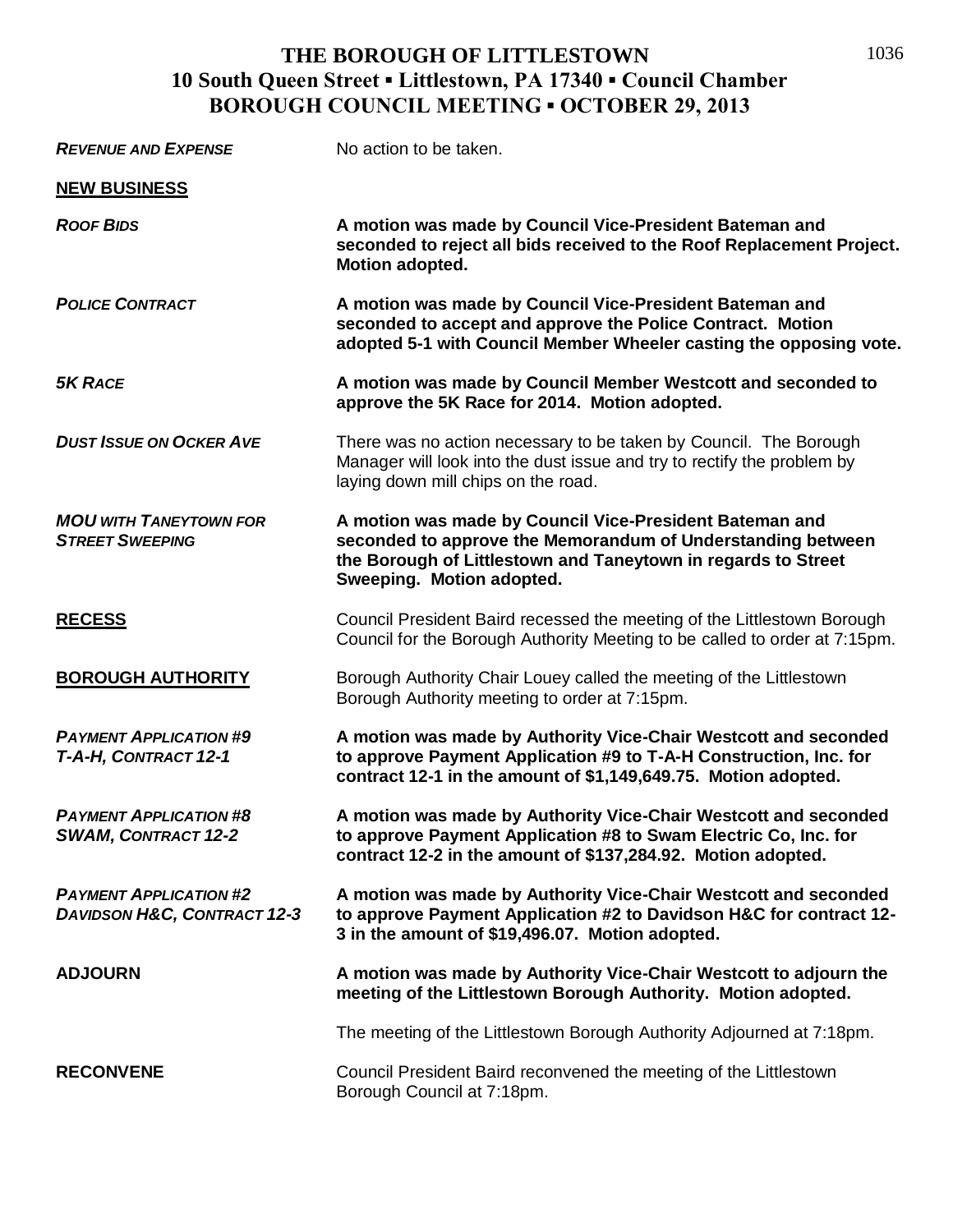### **NEW BUSINESS**

| <b>PAYMENT APPLICATION #9</b><br>T-A-H, CONTRACT 12-1                   | A motion was made by Council Vice-President Bateman and<br>seconded to approve Payment Application #9 to T-A-H Construction,<br>Inc. for contract 12-1 in the amount of \$1,149,649.75. Motion adopted.                                                                                                                                                                                                |
|-------------------------------------------------------------------------|--------------------------------------------------------------------------------------------------------------------------------------------------------------------------------------------------------------------------------------------------------------------------------------------------------------------------------------------------------------------------------------------------------|
| <b>PAYMENT APPLICATION #8</b><br><b>SWAM, CONTRACT 12-2</b>             | A motion was made by Council Vice-President Bateman and<br>seconded to approve Payment Application #8 to Swam Electric Co,<br>Inc. for contract 12-2 in the amount of \$137,284.92. Motion adopted.                                                                                                                                                                                                    |
| <b>PAYMENT APPLICATION #2</b><br><b>DAVIDSON H&amp;C, CONTRACT 12-3</b> | A motion was made by Council Vice-President Bateman and<br>seconded to approve Payment Application #2 to Davidson H&C for<br>contract 12-3 in the amount of \$19,496.07. Motion adopted.                                                                                                                                                                                                               |
| UNFINISHED BUSINESS                                                     |                                                                                                                                                                                                                                                                                                                                                                                                        |
| <b>STONERS FARM</b>                                                     | A motion was made by Council Vice-President Bateman and<br>seconded to approve the Stoners Farm Phase II Final Subdivision<br>Plans contingent upon HRG's review and comments. Motion<br>adopted.                                                                                                                                                                                                      |
| <b>REPORTS</b>                                                          | Reports were given by the Mayor, Chief of Police/Borough Manager,<br>Director of Public Works and Borough Solicitor.                                                                                                                                                                                                                                                                                   |
| <b>REPORTS OF BOARDS</b>                                                |                                                                                                                                                                                                                                                                                                                                                                                                        |
| <b>RECREATION BOARD</b><br><b>AMERICAN LEGION BALL FIELDS</b>           | A motion was made by Council Vice-President Bateman and<br>seconded to approve the recommendation from the Recreation Board<br>to approve the American Legion to use Pool Field #3 in 2014. Motion<br>adopted.                                                                                                                                                                                         |
| <b>PLANNING COMMISSION</b><br>16 S. QUEEN ST. ATOTL, LLC                | A motion was made by Council Vice-President Bateman and<br>seconded to approve the recommendation from the Planning<br>Commission for the new business, ATOTL, LLC to be located at 16 S.<br>Queen Street. Motion adopted.                                                                                                                                                                             |
| <b>PUBLIC COMMENT</b>                                                   | Members of the community expressed their concerns regarding the<br>increase in the water/sewer rates. Borough Council explained the<br>reasoning for the increase and informed the public that they did not want to<br>put an increase into effect but they had no choice. It is the only was that<br>the \$8.5 million dollar loan could be paid back for the Waste Water<br>Treatment Plant upgrade. |
| <b>RECESS</b>                                                           | Council President Baird recessed the meeting of the Littlestown Borough<br>Council for an executive session to discussion potential litigation and<br>personnel matters.                                                                                                                                                                                                                               |
|                                                                         | The meeting recessed at 8:08pm                                                                                                                                                                                                                                                                                                                                                                         |